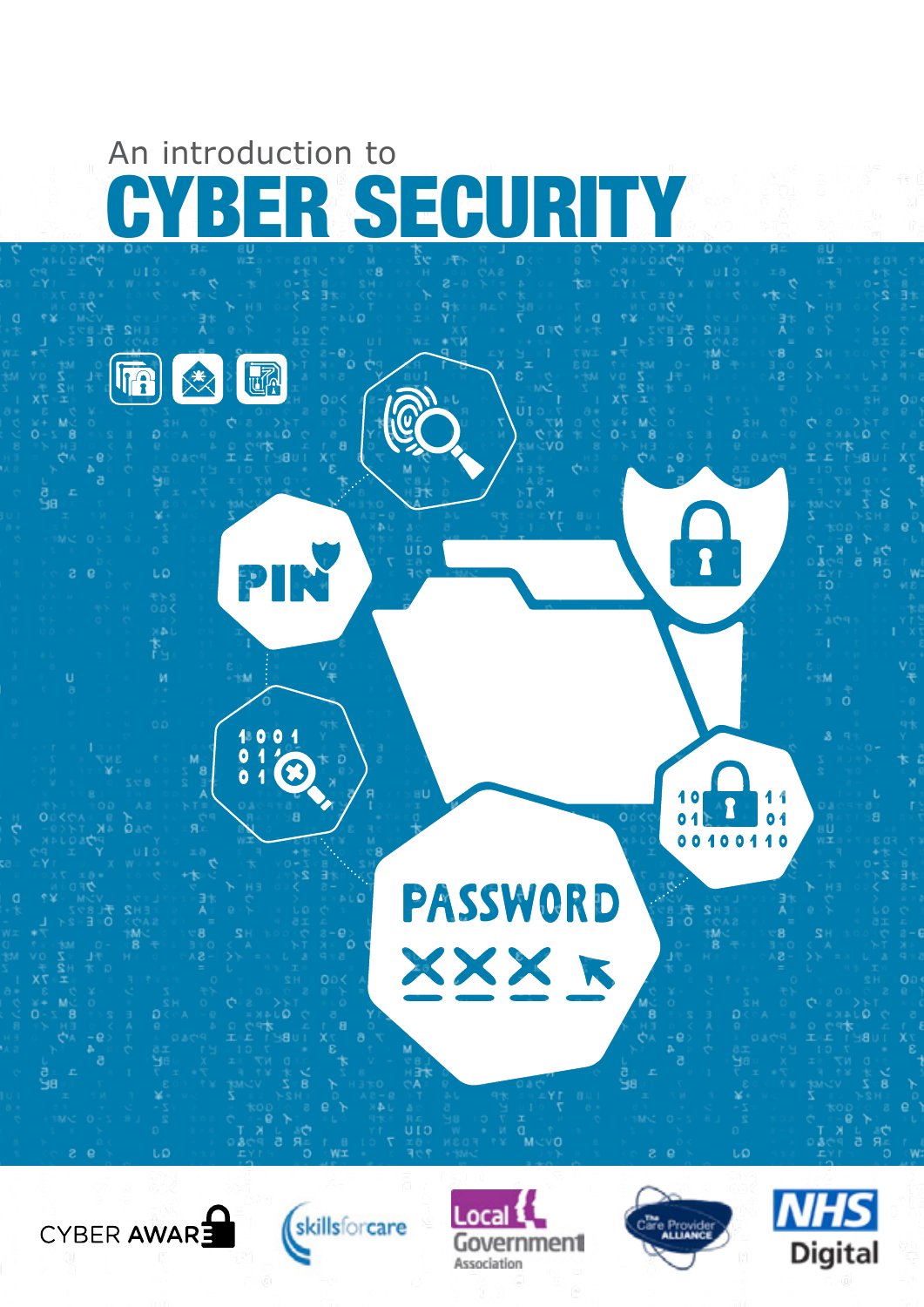# **1. FOREWORD**

Thank you for taking the time to read this guidance, which has been produced for Care Providers and for anyone else who would find it of assistance.

It was written by the Care Provider Alliance in collaboration with the Social Care Programme at NHS Digital, with significant contributions from many other agencies including the Home Office (Cyber Aware Team) and the National Cyber Security Centre. The guidance can be found on the Care Provider Alliance [website](http://www.careprovideralliance.org.uk/).

For extra information about cyber security, the guidance includes links to web pages from Government approved organisations. They also contain important information about other areas such as: The Data Security and Protection Toolkit (replacing the existing Information Governance Toolkit April 2018) and GDPR (applies from 25th May 2018). Please see **'5. Resource Library'** for more details.

If you have feedback about the websites used in this guidance, please contact the organisation concerned.

# **2. TECHNOLOGY AND BENEFITS**

There are fantastic benefits to embracing technology and working securely online in health and social care. Technology allows greater and faster information sharing, so we can improve the quality of care and support which we provide e.g. personalised care planning, transfers of care, viewing medications, etc. Individuals can fully participate and have better access to, and input into, their records.

However, as we use technology more, we must continue to do all we can to keep data safe and secure, ensuring that disruption to care and support at best is avoided or that any disruption is minimised.

The [global ransomware attack](https://www.nao.org.uk/report/investigation-wannacry-cyber-attack-and-the-nhs/) in May 2017, which in the UK particularly affected the NHS, is a reminder to us all why it is worth taking the necessary precautions.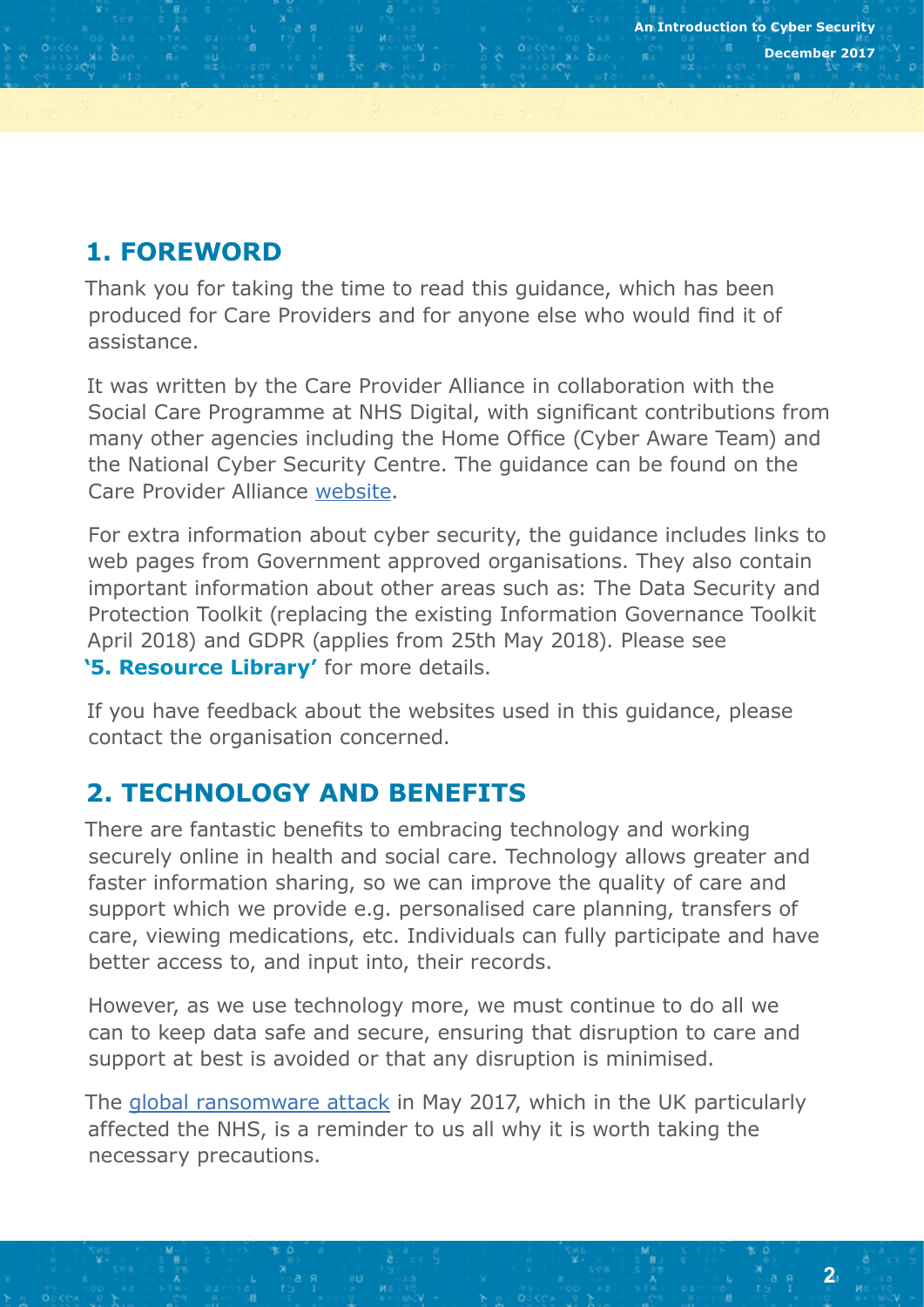# **3. WHAT IS CYBER SECURITY?**

[Cyber security](https://www.cyberaware.gov.uk/) is the name for the safeguards taken to avoid or reduce any disruption from an attack on data, computers or mobile devices.

Cyber security covers not only safeguarding confidentiality and privacy, but also the availability and integrity of data, both of which are vital for the quality and safety of care.

Security breaches can occur when we use paper records, send information using fax machines and even verbally. However, the consequences of security breaches with digital information are potentially far more severe, as information can be distributed more easily and to a far wider audience.

Cyber-breaches are costly – in terms of expense, recovery time and through damage to reputation. In a Government [Cyber Breaches Survey](https://www.gov.uk/government/statistics/cyber-security-breaches-survey-2017) in 2017, 46% of [businesses](https://www.ncsc.gov.uk/smallbusiness) reported a cyber-breach or attack.

That is why cyber security is a [high priority for business](https://www.getsafeonline.org/business/) and why all staff must be aware of how to implement protective measures.

Individuals should also be aware of [basic cyber security](https://www.getsafeonline.org/new-to-internet/) safeguards for personal use and when participating in the management and coordination of their care and support.

## **4. IMPROVING CYBER SECURITY**

Cyber security is a constantly changing area and sometimes can seem quite confusing.

However, there are many effective and relatively simple steps that can be taken to protect information and protect you and your organisation.

Taking some simple actions and practising safe behaviours will reduce online threats.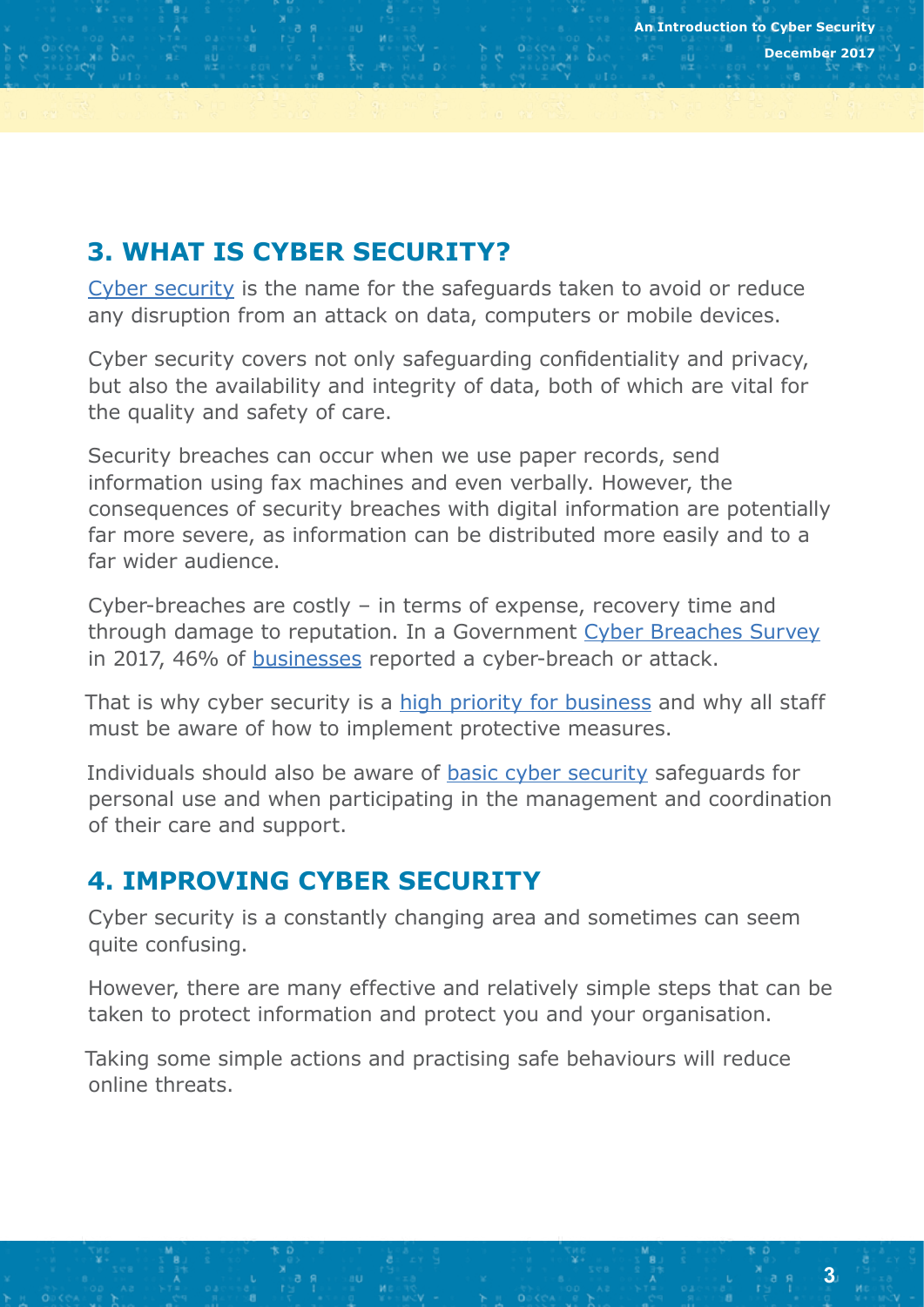The most important steps to improve online security are ensuring you:

## **a. MOVE AWAY FROM USING UNSUPPORTED SOFTWARE**

This is when [software](https://www.getsafeonline.org/software/) e.g. operating systems such as Windows, apps, web browsers, etc. are no longer updated by the supplier. Although the software will continue to operate, it will no longer protect against online threats through updates or patching (a software update, often relates to improving security).

If a security weakness is discovered, software can be compromised and become vulnerable to a cyber-attack.

For benefits to be gained from up-to-date security measures, such as improved speed and efficiency, only use supported software on your systems and devices (see **b**.). If you must use unsupported software, ensure that you properly manage the risk by having a strong [firewall](https://www.getsafeonline.org/online-safety-and-security/firewalls/) and up-to-date anti-virus and/or anti-malware software (see **c**.).

For more information, please click [here.](https://www.getsafeonline.org/protecting-your-computer/)

## **b. ALWAYS DOWNLOAD AND INSTALL THE LATEST SOFTWARE AND APP UPDATES**

[Software updates](https://www.cyberaware.gov.uk/software-updates) are designed to fix weaknesses in software and apps which could be used by hackers to attack your device. Installing them as soon as possible helps to keep your device secure.

You can set desktops, laptops, [smartphones and tablets](https://www.ncsc.gov.uk/guidance/keeping-your-smartphones-and-tablets-safe) to automatically install software updates when an update is available. You can choose to install updates overnight whilst your device is plugged in, or you can set your device to automatically update when you are connected to [Wi-Fi](https://www.getsafeonline.org/online-safety-and-security/wi-fi/).

For more information, please click [here.](https://www.getsafeonline.org/protecting-your-computer/software-updates/)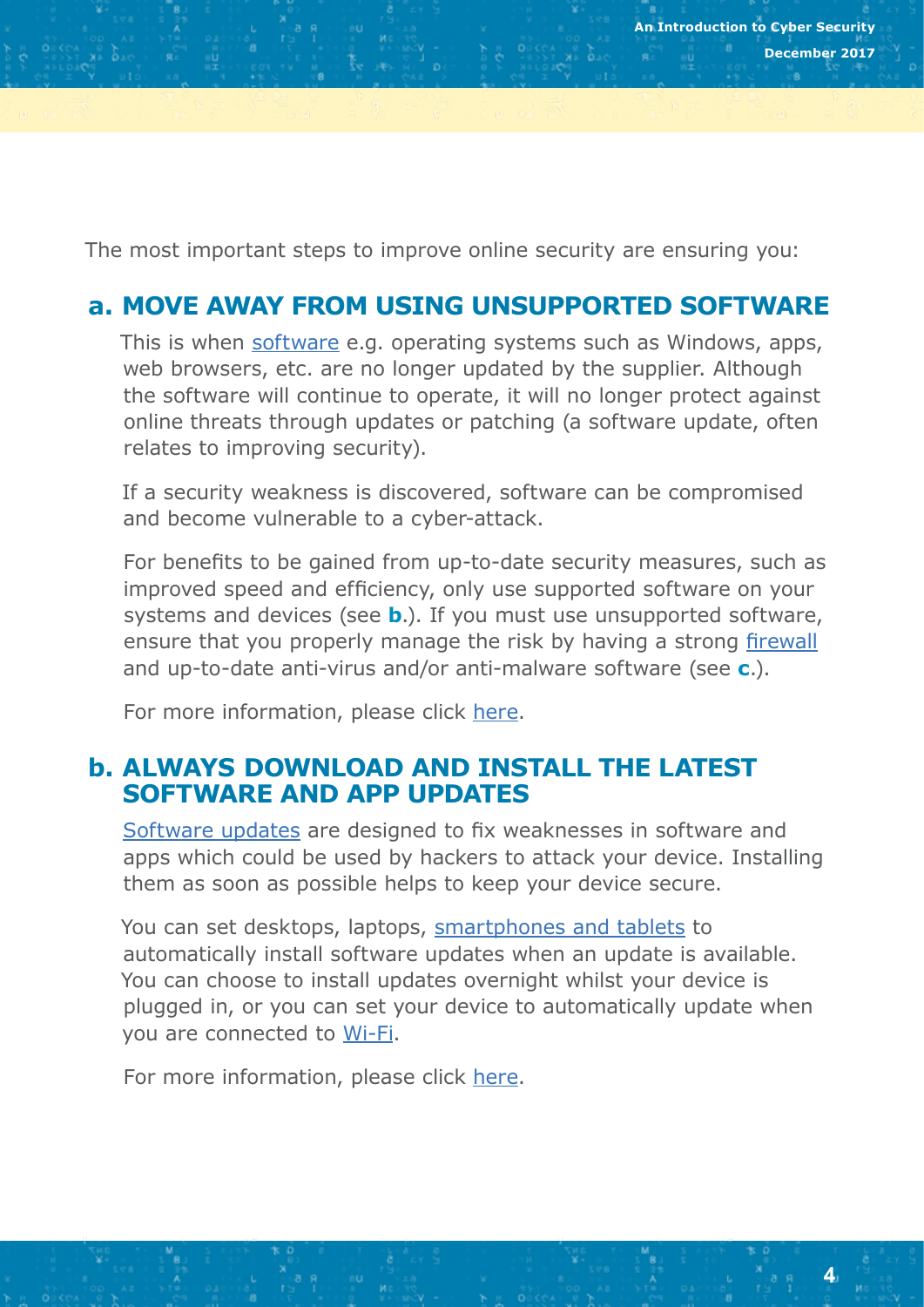## **c. RUN UP-TO-DATE ANTI-VIRUS SOFTWARE**

Your computers, [tablets and smartphones](https://www.getsafeonline.org/smartphones-tablets/viruses-and-spyware-st/) can easily become infected by small pieces of software known as [malware](https://www.getsafeonline.org/online-safety-and-security/anti-malware/). Common types include [viruses or spyware](https://www.getsafeonline.org/protecting-yourself/viruses-and-spyware/) and [ransomware.](https://www.getsafeonline.org/protecting-yourself/ransomware/) To help prevent infection, install internet security software, like [anti-virus and/or anti-malware](https://digital.nhs.uk/cyber-security/policy-and-good-practice-in-health-care/anti-virus-and-malware-guidance) on your devices and keep it up to date.

For more information, please click [here.](https://www.ncsc.gov.uk/guidance/protecting-your-organisation-malware)

## **d. USE STRONG PASSWORDS**

[Passwords](https://www.cyberaware.gov.uk/passwords) should be easy to remember and difficult to guess. It's best not to use words such as your child's name, pet's name or your favourite sports team as this type of information might be easily viewed on your social media page e.g. Facebook.

#### **Use 3 random words to create a strong password**

Numbers and symbols can still be used but using three random words is the key to creating a strong password.

#### **Use a strong, separate password for your email and other important accounts**

This means if hackers steal your password for one of your less important accounts they cannot use it to access your most important ones such as your main email account. Hackers could potentially use your email to access many of your personal accounts and find out personal information, such as your bank details, address or date of birth, leaving you vulnerable to identity theft or fraud.

For your most important accounts, if it's available, you should use [Two-Factor Authentication](https://www.ncsc.gov.uk/guidance/using-passwords-protect-your-data). This means involving a second step after entering your password e.g. providing a fingerprint, answering a security question, or entering a unique code sent to your device.

For more information, please click [here.](https://www.getsafeonline.org/information-security/password-protocol-and-control/)

#### **Remember – always keep your passwords secret**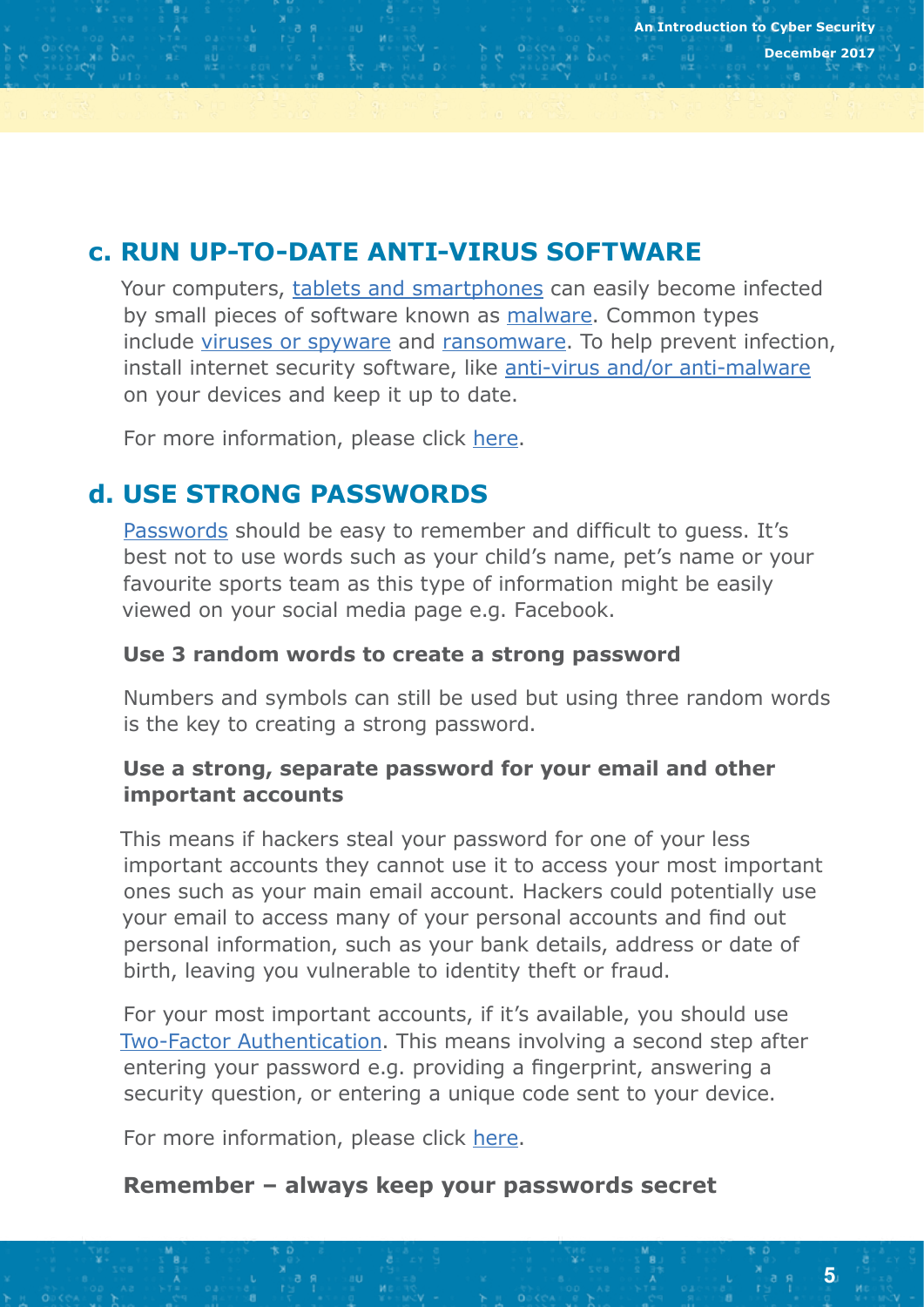### **e. DELETE SUSPICIOUS EMAILS AND AVOID CLICKING ON UNKNOWN ATTACHMENTS OR LINKS**

Email is an excellent communication tool but is frequently used to deliver unwanted or unwelcome material, often referred to as ['spam' or 'junk'](https://www.getsafeonline.org/protecting-yourself/spam-and-scam-email/) email. At best this is annoying and at worst it can be malicious, causing considerable harm to your computer and organisation.

Delete suspicious emails and do not click on links or open attachments in these emails before you delete them as they may contain fraudulent requests for information or contain links to viruses.

Do not respond to such ['phishing'](https://www.ncsc.gov.uk/guidance/avoiding-phishing-attacks) emails (a scam where criminals typically send emails to thousands of people) even if they seem to come from a company or person you may know, because doing so can confirm the address is legitimate to the sender.

For more information, please click [here.](https://www.cyberaware.gov.uk/sharing-data)

## **f. BACK UP YOUR DATA**

If your device is infected by a virus or accessed by a hacker, your data may be damaged, deleted, stolen or even held to ransom, which means you won't be able to access it.

You should therefore safeguard your most important data by [backing up](https://www.getsafeonline.org/protecting-your-computer/Backups/) to a secure external hard drive or storage system based in the [Cloud](https://www.getsafeonline.org/ways-you-work/the-cloud/).

You should also ensure you regularly test your back-ups and, if you are saving confidential data off-site e.g. the Cloud, follow all appropriate data protection measures and government standards and guidance that relate to health and social care organisations.

For more information, please click [here.](https://www.ncsc.gov.uk/guidance/backing-your-data)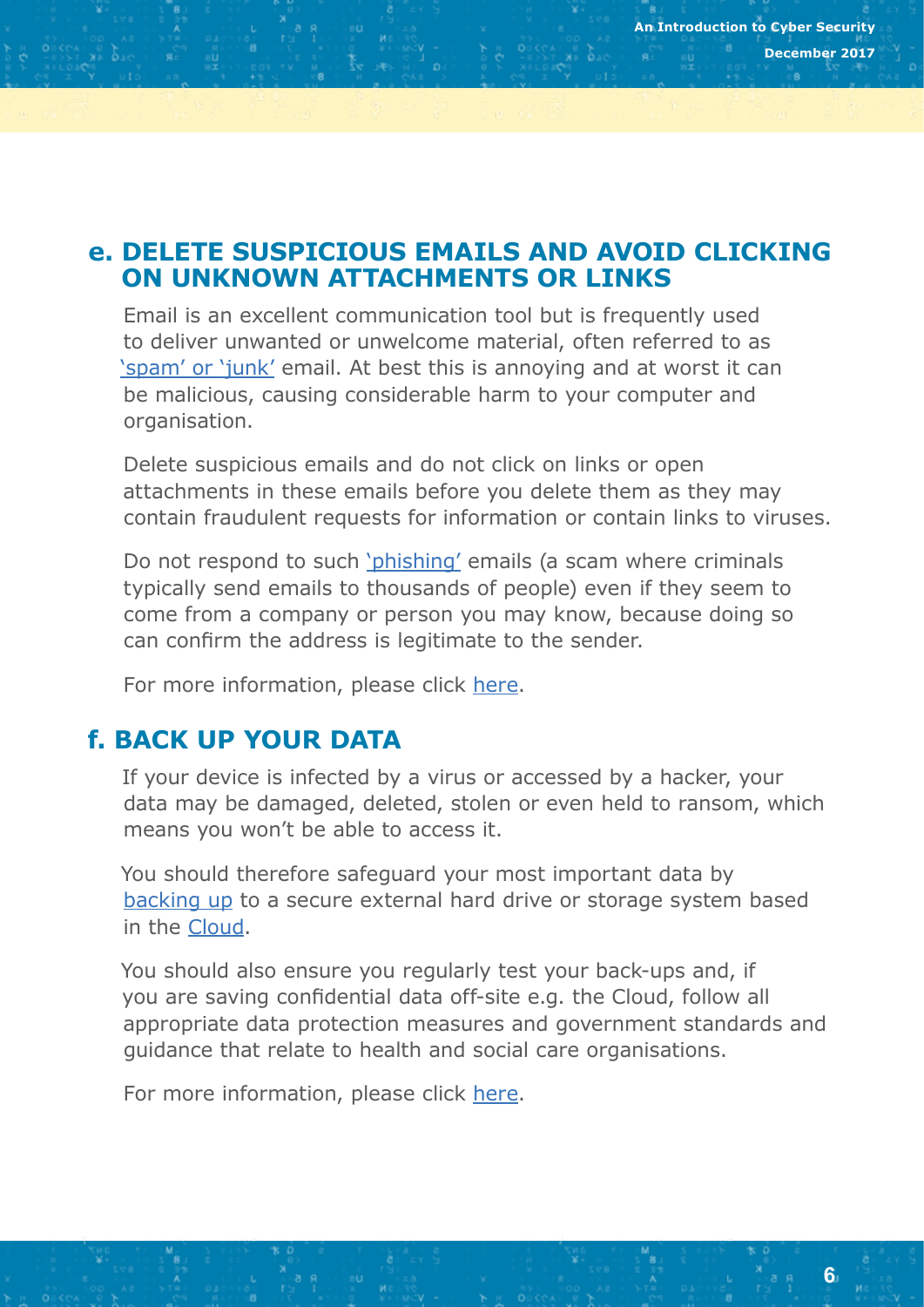## **g. TRAIN YOUR STAFF TO BE CYBER AWARE**

Make sure staff are trained to know the benefits of operating digitally, but are also aware of cyber security threats and how to deal with them. Due to the rapid development and changes in digital technology it is a good idea to add cyber security to your annual training plans/ matrix.

NHS Digital's Data Security Awareness Programme, in conjunction with Health Education England, includes [Data Security Awareness](https://www.e-lfh.org.uk/programmes/data-security-awareness/)  [Training](https://www.e-lfh.org.uk/programmes/data-security-awareness/) which is for everyone working in health and care. It has been designed to inform, educate and upskill different groups of staff in data security and information sharing.

The Open University has developed a generic [Introduction to Cyber](https://www.futurelearn.com/courses/introduction-to-cyber-security)  [Security](https://www.futurelearn.com/courses/introduction-to-cyber-security) course supported by the National Cyber Security Programme.

For more information, please click [here.](https://www.getsafeonline.org/businesses/staff-training/)

## **h. MANAGE SECURITY RELATIONSHIPS WITH SUPPLIERS AND PARTNERS**

As your organisation grows and works with more suppliers and partners, you become a link in one or more complex [supply chains.](https://www.getsafeonline.org/ways-you-work/supply-chain/)

It is important to observe good practice (and in many cases, compliance) because vulnerabilities will place not only your own organisation at risk, but also others within the supply chain.

If you use third-party managed IT services, check your contracts and service level agreements, and ensure that whoever handles your systems and data has security controls in place.

One way to demonstrate that you have the security controls in place is to undertake a basic assessment and achieve your [Cyber Essentials](https://www.cyberessentials.ncsc.gov.uk/) certificate. You can ask your suppliers to do the same.

For more information, please click [here.](https://digital.nhs.uk/cyber-security/policy-and-good-practice-in-health-care/supply-chain)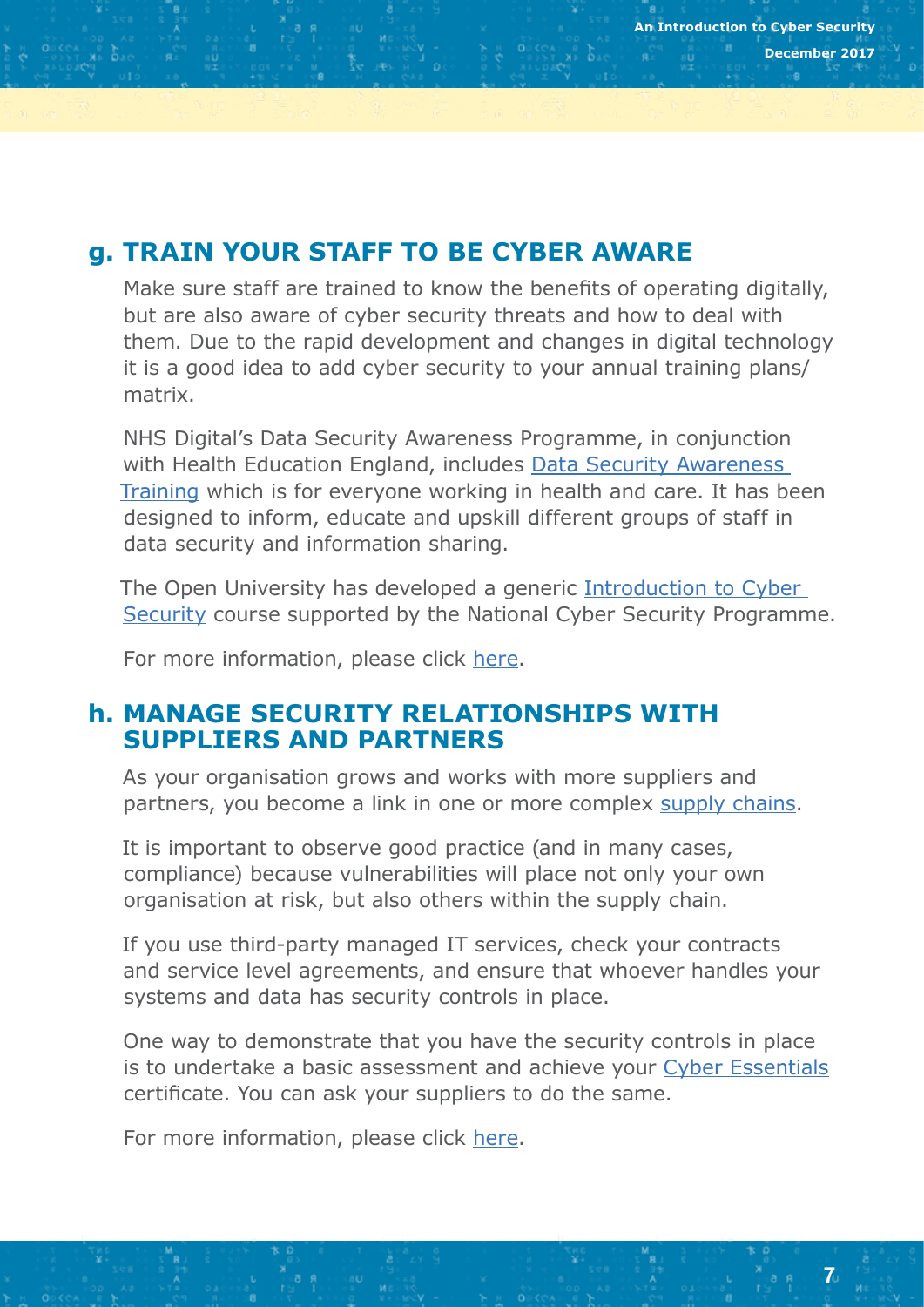# **5. RESOURCE LIBRARY**

The information below lists some of the organisations who offer advice to the public and businesses, including those in health and social care, about the best ways to protect devices and data.

Taking these actions will also be valuable with regards to the Department of Health guidance, [Data Security and Protection for Health and Care](https://www.gov.uk/government/publications/data-security-and-protection-for-health-and-care-organisations)  [Organisations](https://www.gov.uk/government/publications/data-security-and-protection-for-health-and-care-organisations), which outlines the steps expected from health and care organisations up to and beyond April 2018.

# **NHS Digital**

[NHS Digital](https://digital.nhs.uk/article/364/Looking-after-information) is where you will find information about [The Data Security](https://uat.igt.hscic.gov.uk/CCA/)  [and Protection Toolkit](https://uat.igt.hscic.gov.uk/CCA/) which will be replacing the existing Information Governance Toolkit in April 2018.

[Good Practice Guides](https://digital.nhs.uk/cyber-security/policy-and-good-practice-in-health-care#p) are also available as well as information about national systems for health and care, such as [NHSmail](https://digital.nhs.uk/nhsmail).

NHS Digital also has a **Data Security Centre** which has live reporting on cyber security threats in health and care. By going to the website, anyone can sign up to receive updates on the latest threats. The aim is to help health and care organisations respond to cyber-attacks quickly and effectively to minimise impact.

The [Information Governance Alliance](https://digital.nhs.uk/information-governance-alliance) can also be found on the NHS Digital website.

# **The Information Commissioner's Office (ICO)**

The [ICO](https://ico.org.uk/for-organisations/) is a UK independent body set up to uphold information rights, [organisations' obligations](https://ico.org.uk/for-organisations/) and how to comply, including protecting personal information and providing access to official information.

This includes guidance for organisations about [GDPR](https://ico.org.uk/for-organisations/data-protection-reform/) which will apply in the UK from the 25th May 2018.